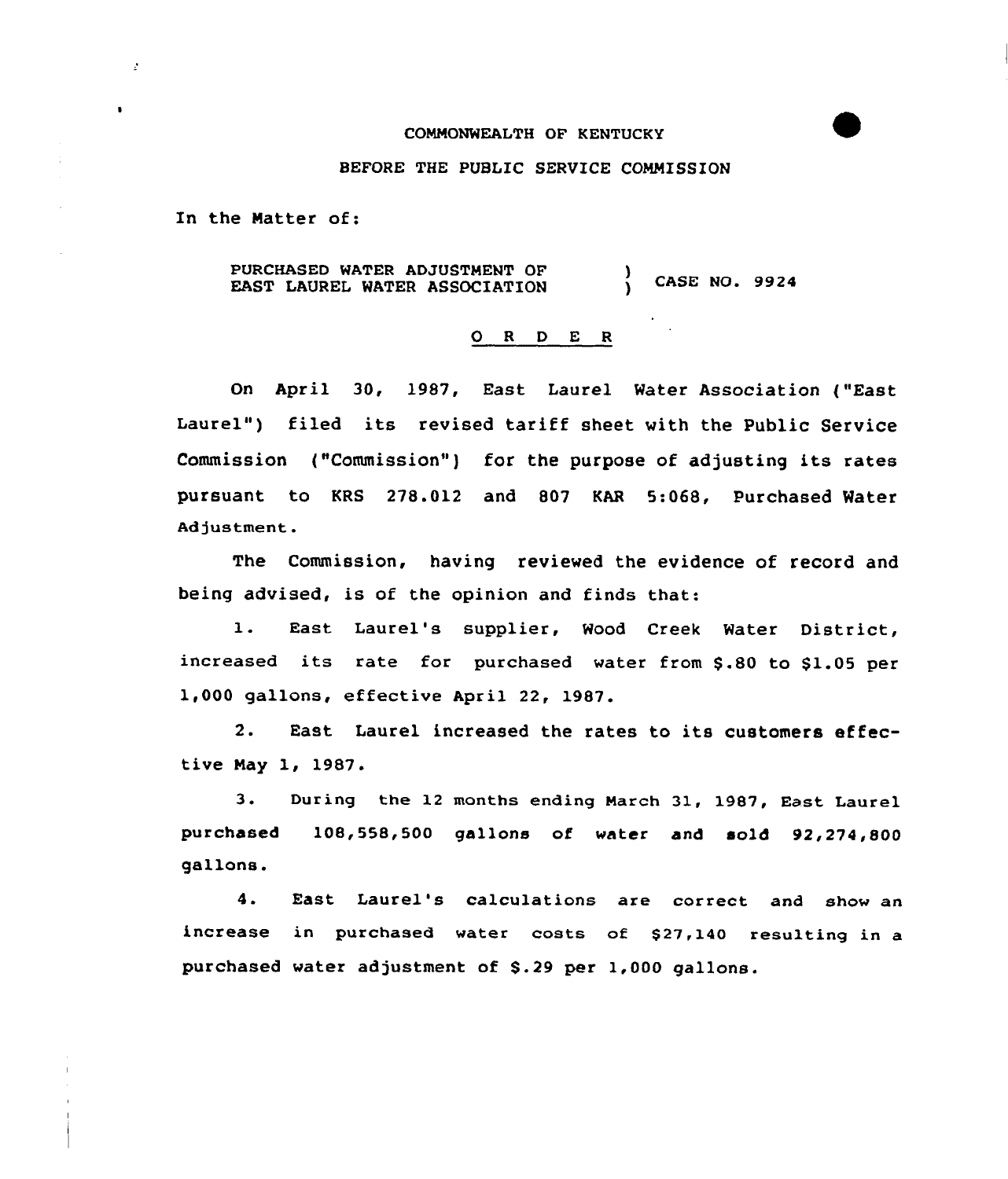5. The purchased water adjustment in the amount of \$,.29 per 1,000 gallons and the rates in Appendix <sup>A</sup> should be approved.

6. The tariff sheet filed by East Laurel is correct and should be approved.

IT IS THEREFORE ORDERED that:

1. The purchased water adjustment in the amount of \$.29 per 1,000 gallons and the rates in Appendix <sup>A</sup> are approved for services rendered on and after Nay 1, 19S7.

2. The tariff Sheet filed by East Laurel is hereby approved.

Done at Frankfort, Kentucky, this 21st day of Nay, 1987.

PUBLIC SERVICE COMMISSION

3 IA hairman Chairman w n William ) **Commigsione** 

ATTEST:

 $\bullet$ 

Executive Director